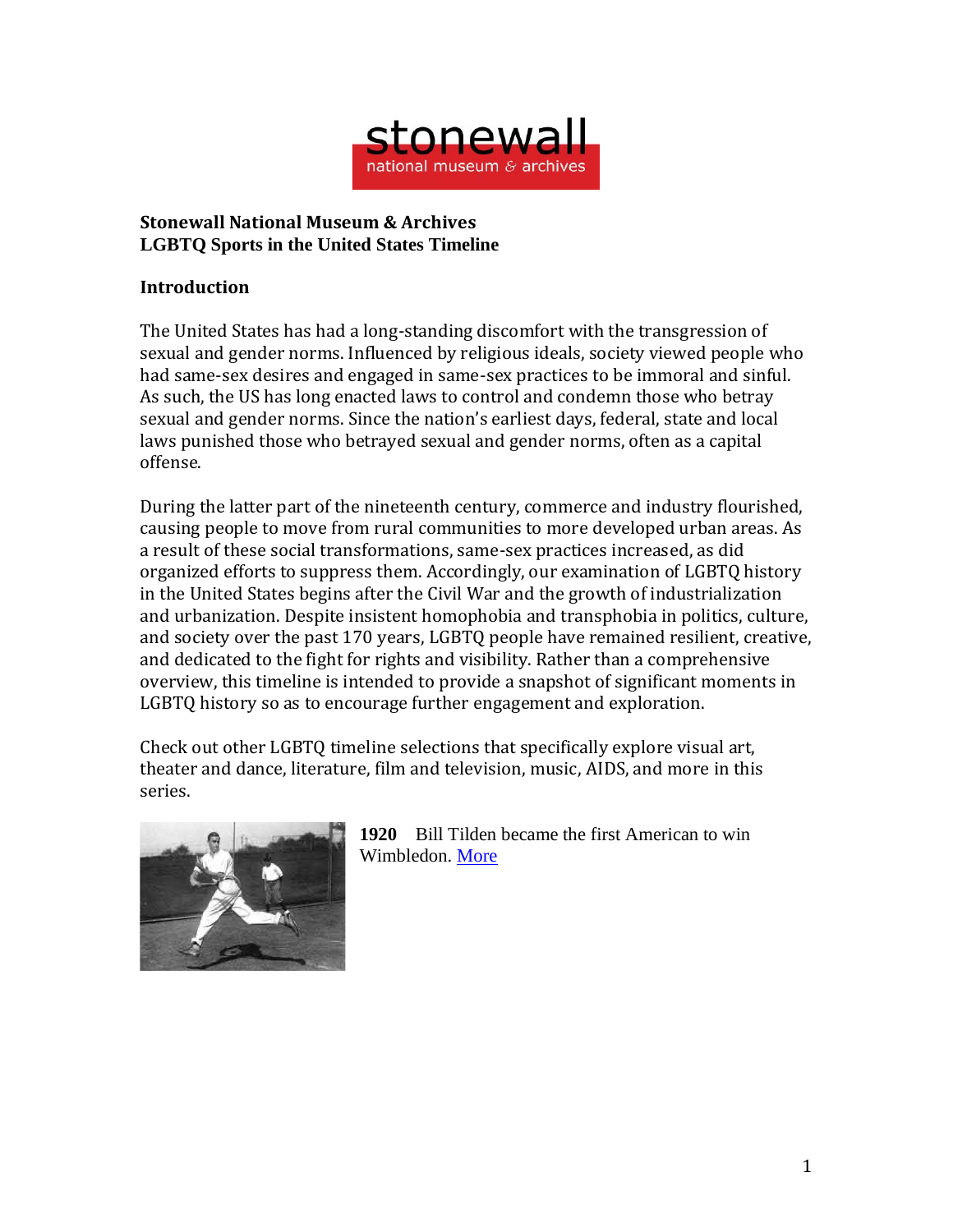

**1932** Babe Didrikson Zaharias won two gold medals in track and field at the Summer Olympics. Thereafter she focused on golf, winning ten Ladies Professional Golf Association championships. [More](https://www.nytimes.com/2011/06/26/sports/golf/babe-didrikson-zahariass-legacy-fades.html)



**1973** Billie Jean King won the influential "Battle of the Sexes" tennis match at the Houston Astrodome. [More](https://www.nbcnews.com/feature/nbc-out/it-was-horrible-billie-jean-king-recalls-being-publicly-outed-n804451)



**1974** Patricia Nell Warren's widely popular book *The Front Runner* chronicled a gay romance between a running coach and his athlete. [More](https://www.nytimes.com/2019/02/15/obituaries/patricia-nell-warren-dies.html)







**1976** The first gay rodeo took place in Reno, NV. [More](http://gayrodeohistory.org/timeline.htm)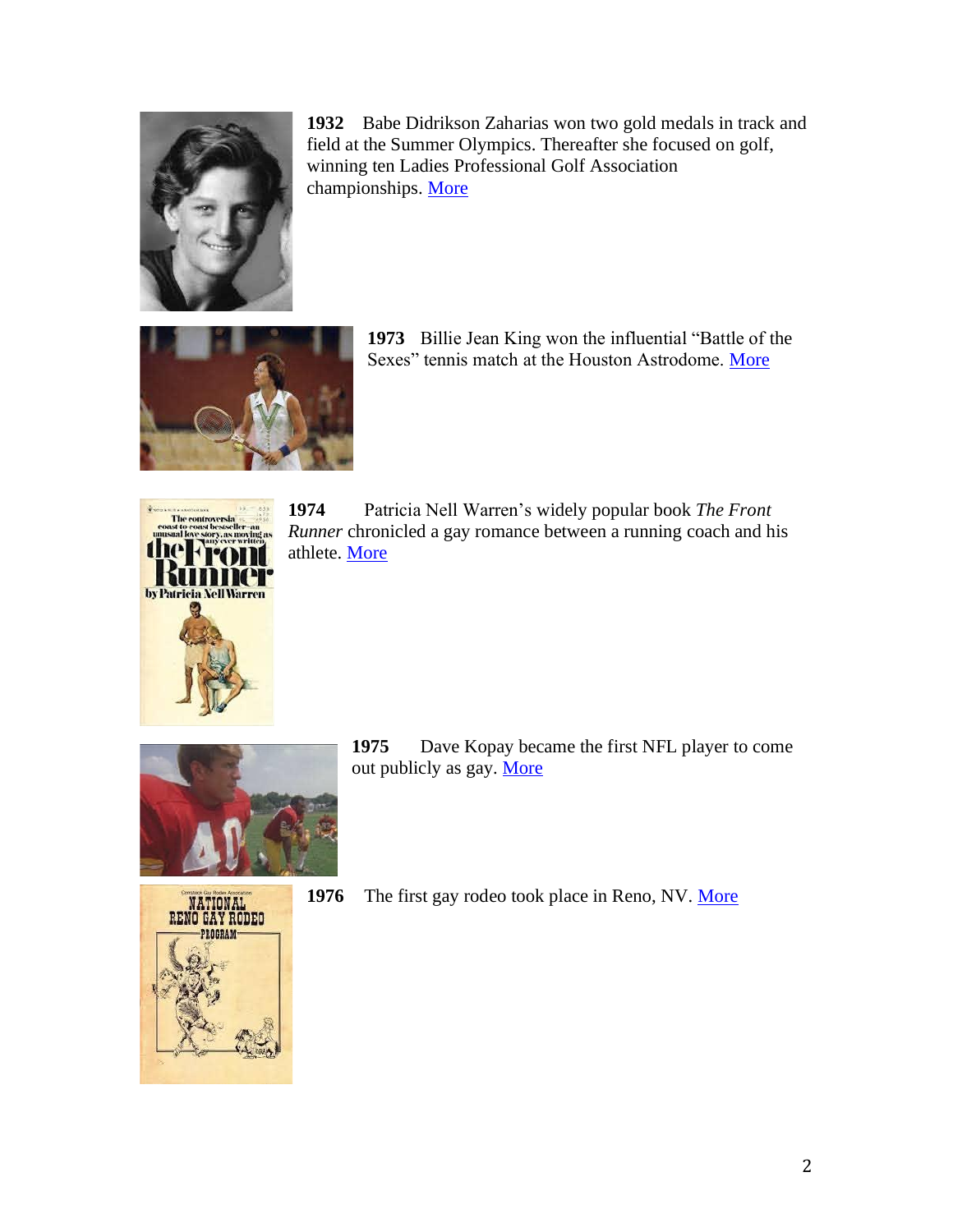

**1976** After undergoing gender reassignment surgery, a court ruled that Renee Richards could compete in tennis' US Open as a woman. She lost in the first singles competition but made it to the finals in the doubles. [More](https://www.si.com/tennis/2019/06/28/renee-richards-gender-identity-politics-transgender-where-are-they-now)



**1978** Glenn Burke, an African-American baseball player thought to have co-originated the "high five," came out as gay to his teammates. [More](https://www.washingtonpost.com/news/morning-mix/wp/2015/08/17/the-trials-of-baseballs-first-openly-gay-player-glenn-burke-four-decades-ago/)



**1982** One of the most talented tennis players in history, Martina Navratilova came out. [More](https://www.tennisfame.com/hall-of-famers/inductees/martina-navratilova)



**[More](https://www.advocate.com/sports/2018/8/03/7-fascinating-facts-about-gay-games)** 

**1982** The inaugural Gay Games took place in San Francisco.



**1982** Writing for the *Anchorage Daily News*, Roger Brigham became the first openly gay sports journalist at a major metropolitan newspaper. [More](https://www.owu.edu/news-media/details/wrestling-with-adversity/)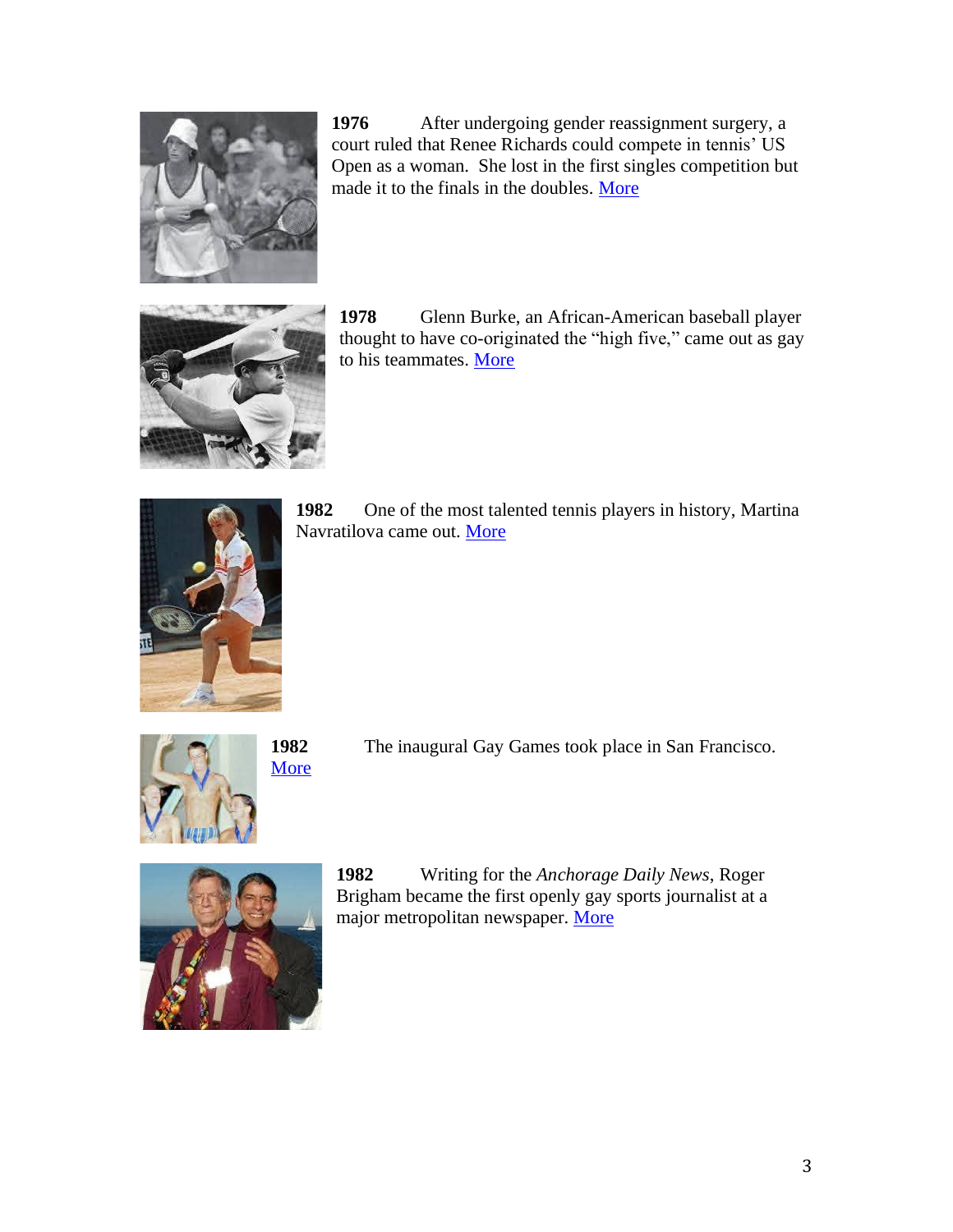

**1983** Bodybuilder Bob Paris won the title of Mr. Universe. Six years later, he came out and advocated for gay rights on *The Oprah Winfrey Show*. [More](https://www.huffpost.com/entry/bob-paris-mr-universe-gay-oprah_n_4849671)



**1988** After getting outed, MLB umpire Dave Pallone was dismissed from his job. [More](https://throomers.com/dave-pallone/)



**1988** Equestrian Robert Dover became the first publicly gay Olympic athlete. [More](https://www.outsports.com/platform/amp/2020/2/19/21138643/gay-olympic-robert-dover-equestrian-horse-riding-five-rings-athlete)



**1988** Brian Boitano became the figure skating champion at the 1988 Winter Olympics in Calgary. [More](https://www.npr.org/2014/01/02/259222698/figure-skater-brian-boitano-on-coming-out-and-going-to-sochi)



**1992** On the TV show *Donahue*, Roy Simmons, a former NFL player, came out as gay. [More](https://www.nytimes.com/2014/02/26/sports/football/roy-simmons-who-came-out-as-gay-after-retiring-from-nfl-dies-at-57.html)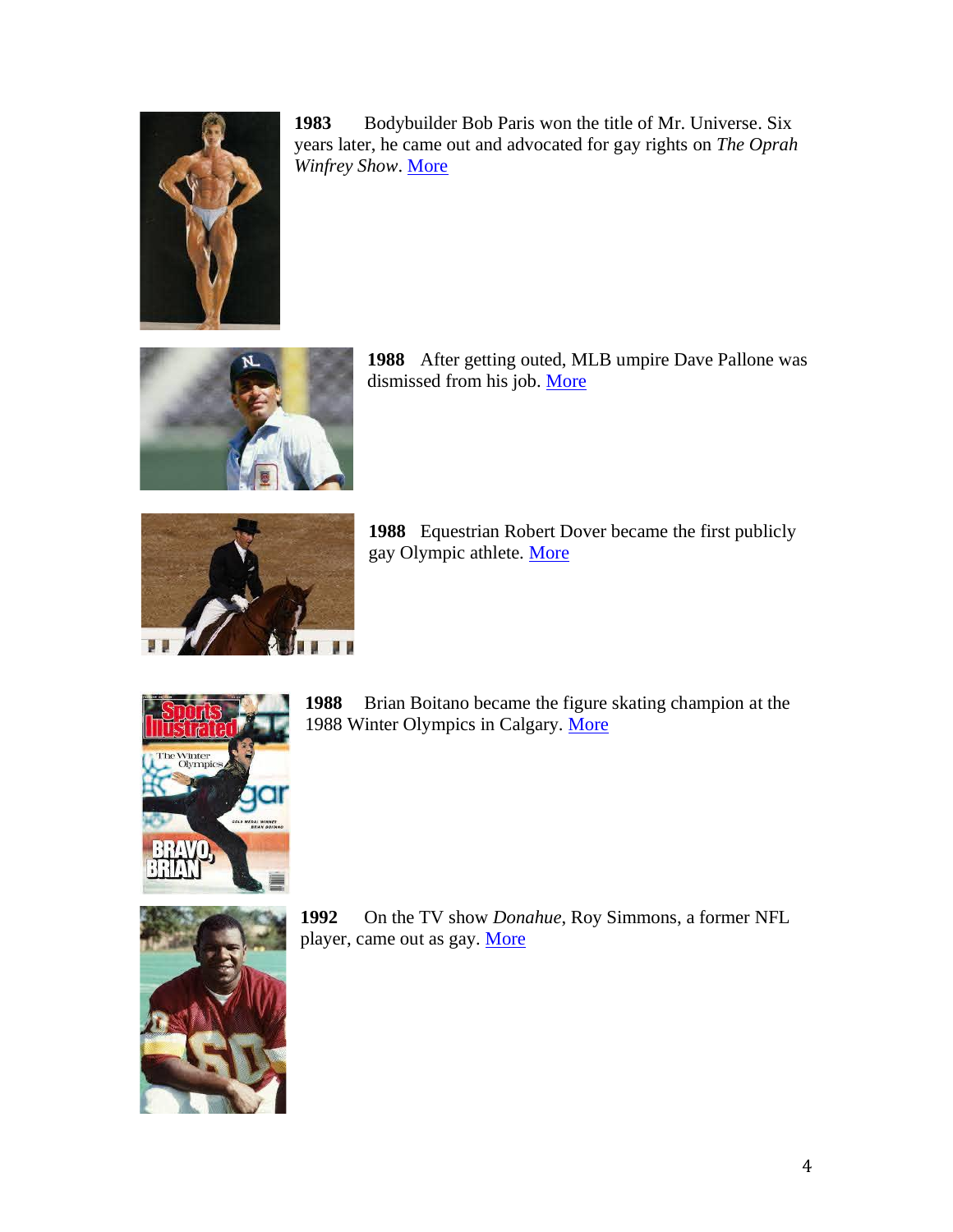

**1995** Greg Louganis, a four-time Gold Medal Champion, came out as both gay and HIV-positive in a widely-watched interview with Barbara Walters. [More](https://www.espn.com/olympics/story/_/page/bodygreglouganis/olympic-diver-greg-louganis-living-hiv-staying-fit-56-body-issue-2016)



**1995** Missy Giove, a mountain bike racing pioneer, came out. [More](https://www.outsports.com/2011/7/7/4051494/moment-97-mountain-bike-racing-champion-missy-giove-comes-out)



**1996** Figure skater Rudy Galindo won the U.S. national champion. [More](https://www.nbcnews.com/news/latino/catching-wirh-rudy-galindo-national-champion-latino-lgbt-figure-skating-n847166)



**1996** Muffin Spencer-Devlin became the first professional golfer to come out publicly. [More](http://sfbaytimes.com/lpga-lgbt-heroine-muffin-spencer-devlin/)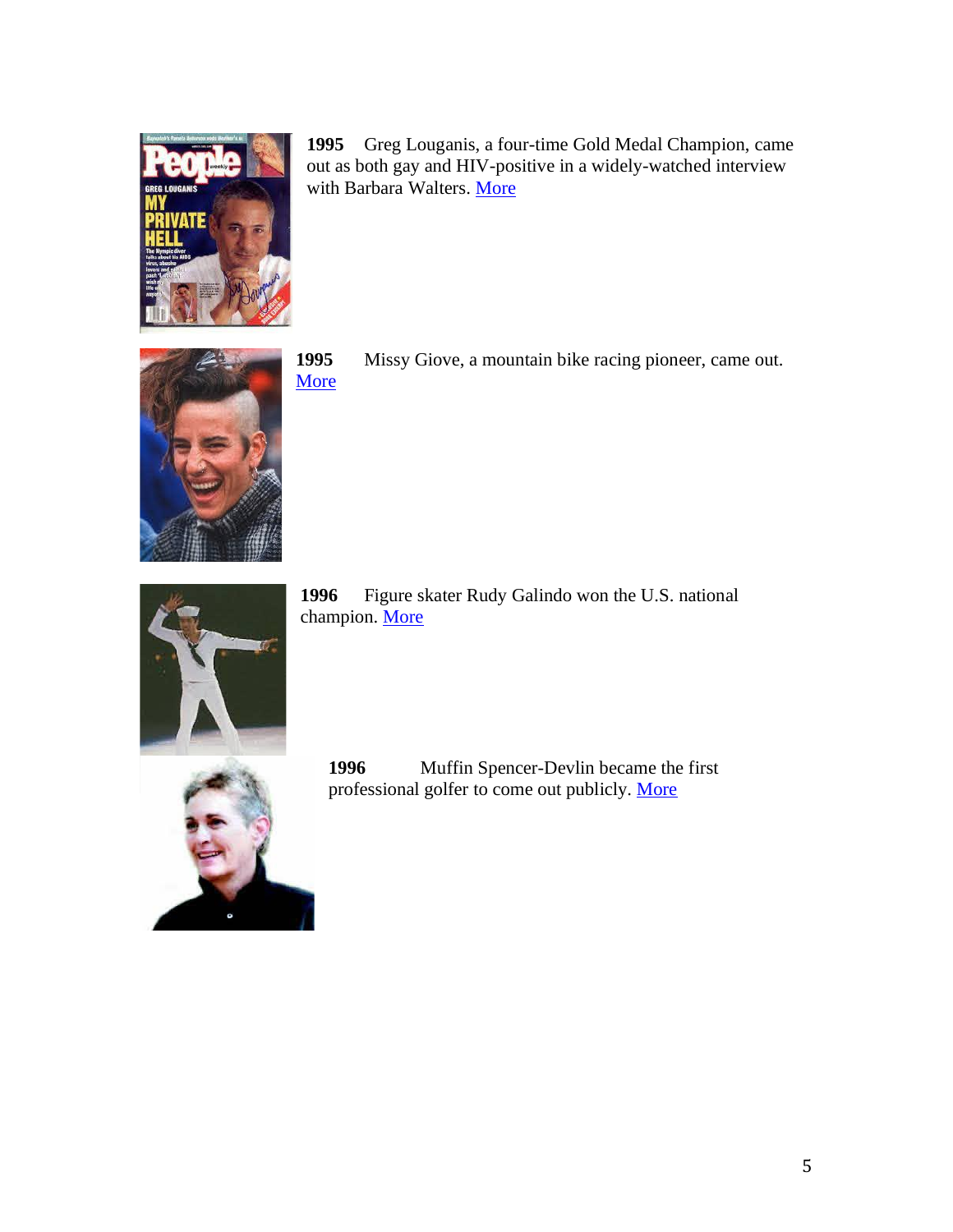

**1999** Billy Bean, a former professional baseball player, came out. [More](https://www.outsports.com/2020/10/2/21498132/billy-bean-baseball-mlb-lgbtq-sean-doolittle-washington-nationals)



**2000** Brian Sims became the first openly gay football captain in the history of the National Collegiate Athletic Association. Now he is a member of the Pennsylvania House of Representatives. [More](https://www.outsports.com/out-gay-athletes/2013/2/21/4015526/brian-sims-football-gay)



**2001** The National Center for Lesbian Rights established the Sports Project, which seeks to end homophobia and transphobia in sports by means of litigation, outreach, and advocacy. [More](https://www.nclrights.org/our-work/discrimination/sports/)



**2002** Former football player Esera Tuaolo broke ground by opening up about being gay. [More](https://www.npr.org/templates/story/story.php?storyId=5190140)

**PLAYBILL** 



**2003** Shedding light on homophobia and racism in professional baseball, *Take Me Out* by Richard Greenberg premiered on Broadway. It also won the Tony Award for Best Play. [More](https://www.playbill.com/production/take-me-out-walter-kerr-theatre-vault-0000010040)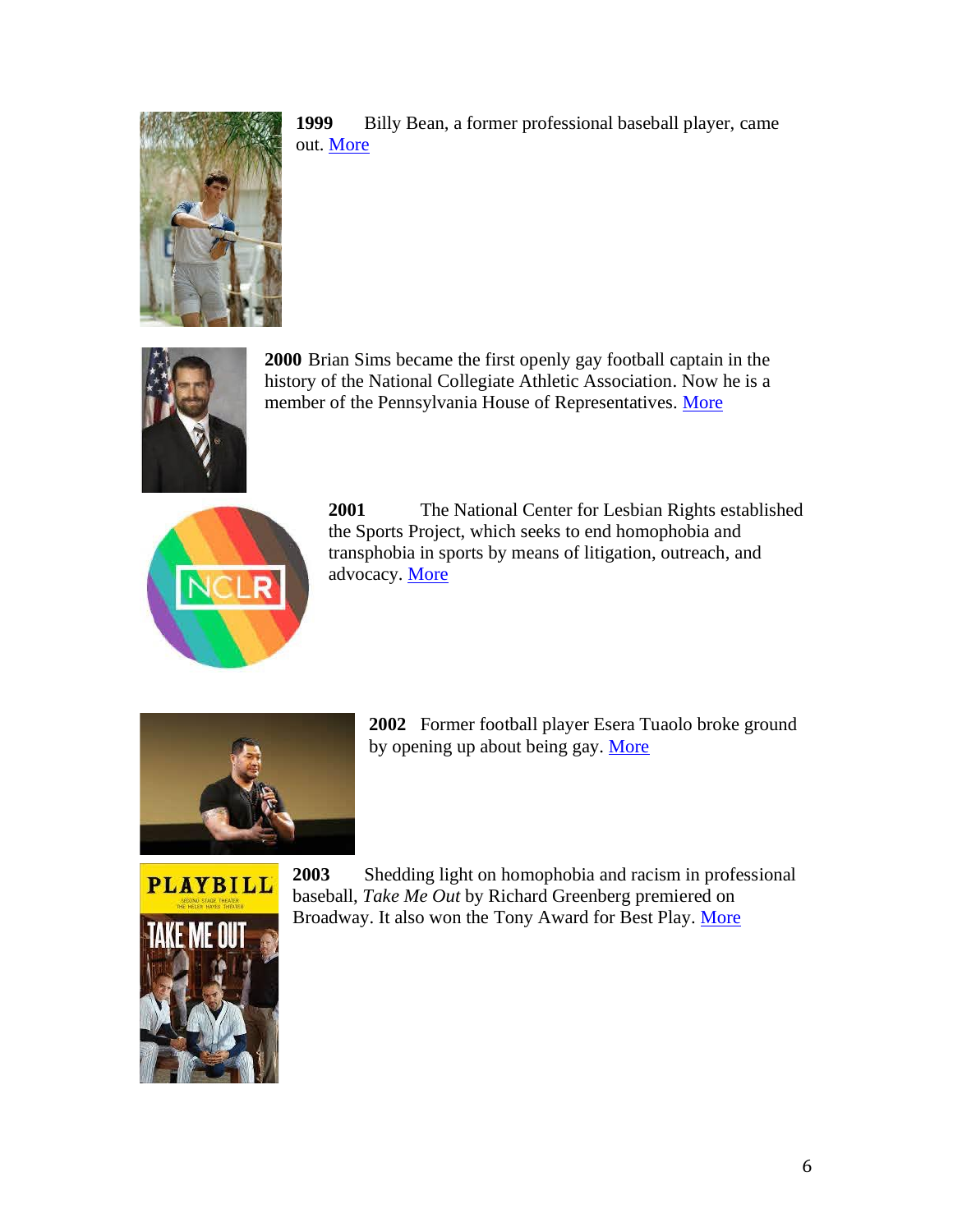

**2004** Figure skater Johnny Weir started his three-year streak of winning the U.S. national champion. [More](https://people.com/sports/johnny-weir-opens-up-being-told-you-cant-be-gay/)



**2006** Jennifer Harris, a basketball player on the Pennsylvania State University Lady Lions, filed a lawsuit against her university due to the homophobic discrimination she received from her coach, Rene Portland. [More](https://www.post-gazette.com/sports/psu/2006/04/30/How-a-promising-hoops-career-turned-sour/stories/200604300208)



**2007** John Amaechi became the first former basketball player to come out publicly. [More](https://www.espn.com/nba/news/story?id=2757105)



**2007** As the Oregon State softball coach, Kirk Walker became the only openly gay coach of a Division I sport. [More](https://www.nytimes.com/2010/05/22/sports/22softball.html)



**2007** Sports journalist Christine Daniels came out as a trans woman in the *Los Angeles Times*. [More](https://www.outsports.com/2019/10/15/20915287/lgbt-sports-history-christine-daniels-transgender-transition-death)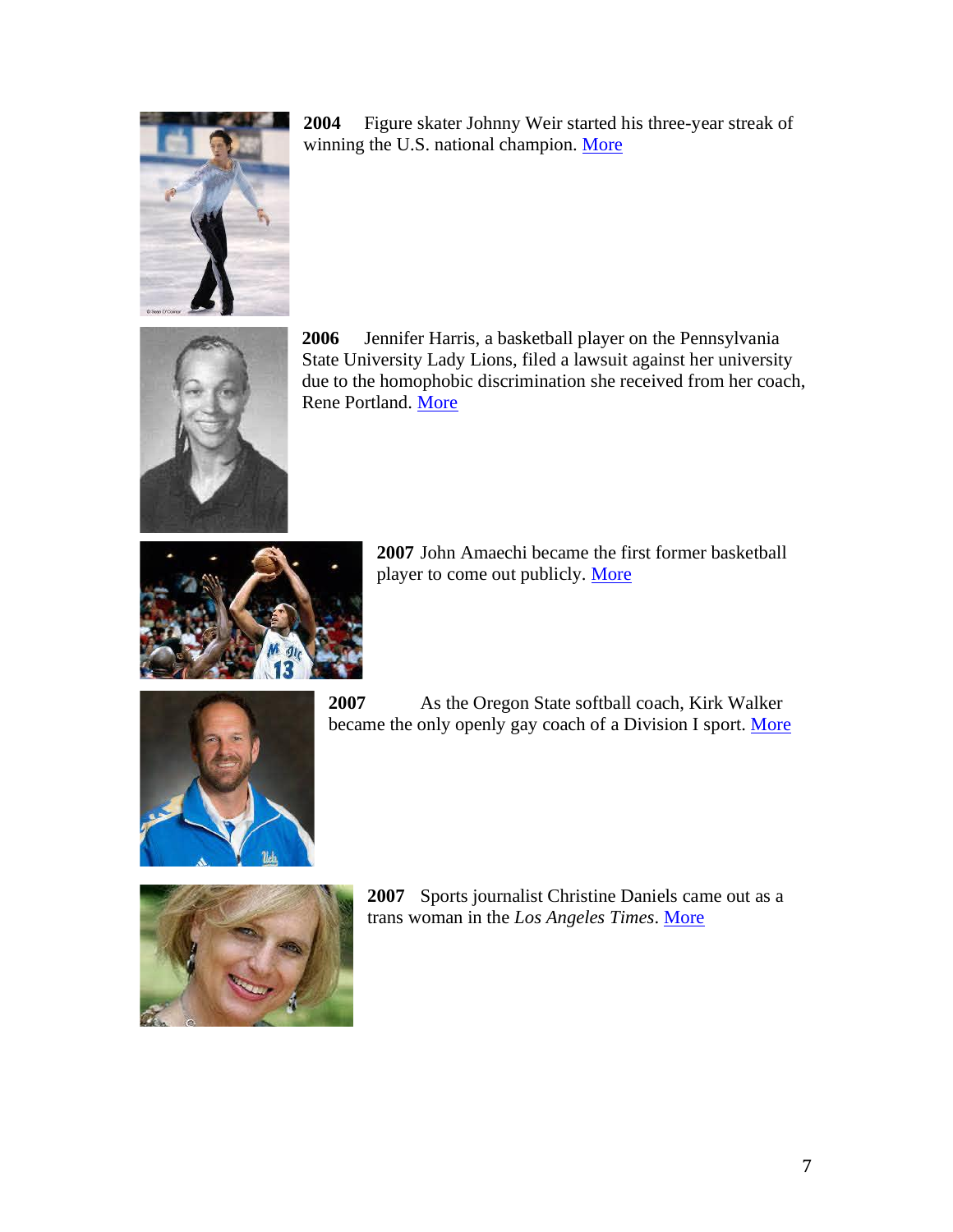

**2009** After coming out, Brendan Burke, an ice hockey player and manager, started a public conversation on the culture of homophobia in sports. [More](https://www.theglobeandmail.com/sports/brian-burkes-son-killed-in-auto-accident/article4305035/)



**2009** Sherri Murrell became the first openly lesbian coach in Division I women's basketball. [More](https://www.oregonlive.com/vikings/2011/07/sherri_murrell_after_four_winn.html)



**2010** Kye Allums, a member of the women's basketball team at George Washington University, came out as a trans man. [More](https://time.com/3537849/meet-the-first-openly-transgender-ncaa-athlete/)



**2010** Lana Lawless, a professional golfer, filed a lawsuit against the Ladies Professional Golfing Association, which was refusing to allow her to compete due to her trans identity. Ultimately Lawless won the case. [More](https://www.nytimes.com/2010/10/13/sports/golf/13lawsuit.html)



**2011** Rick Welts, a high-ranking sports executive, came out as gay. [More](https://www.nytimes.com/2011/05/16/sports/basketball/nba-executive-says-he-is-gay.html?pagewanted=all)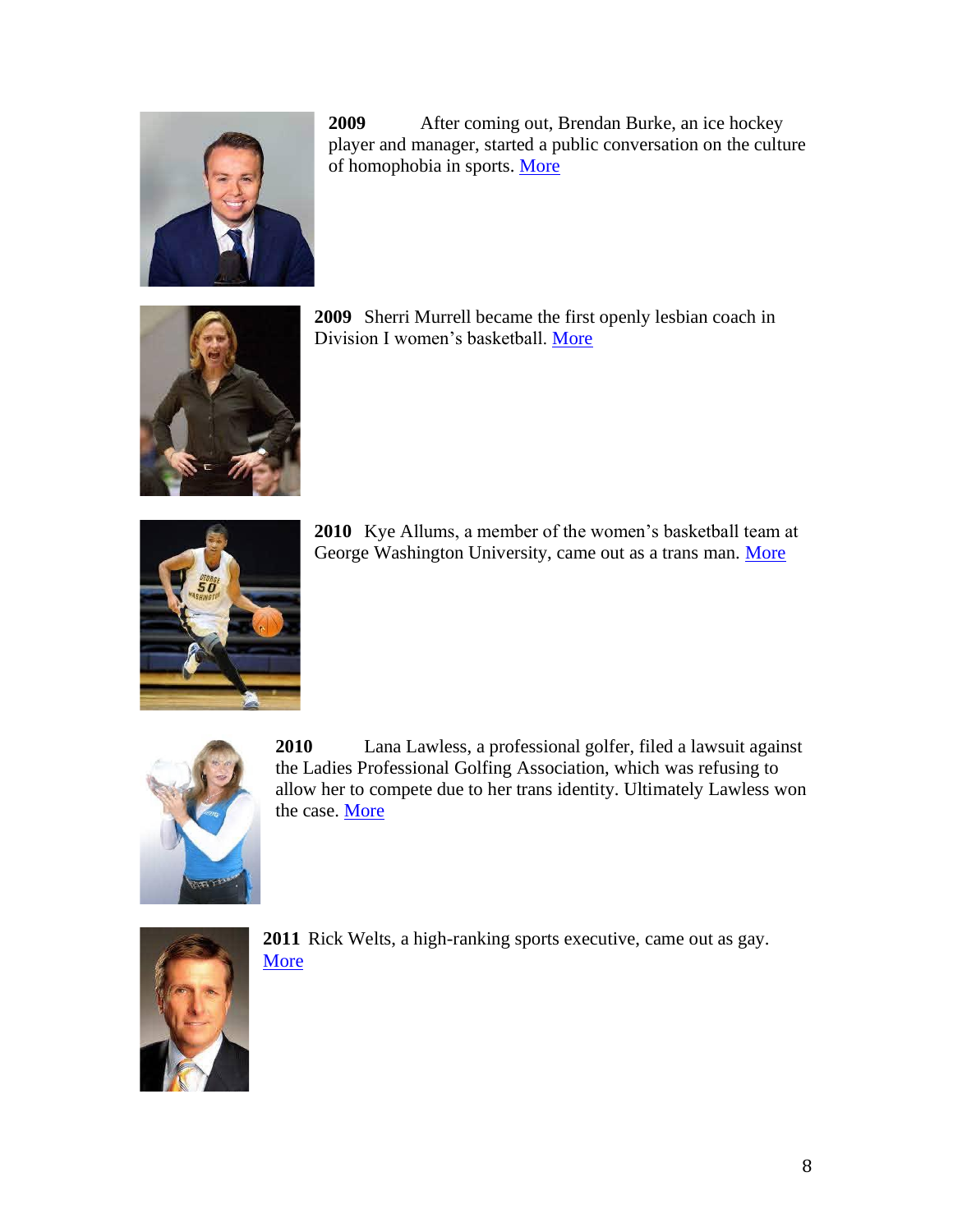

**2011** Sheryl Swoopes was deemed one of the fifteen greatest players in league history at the WNBA All-Star Game. [More](https://www.espn.com/espnw/voices/story/_/id/23532000/the-unexpected-legacy-sheryl-swoopes)



**2011** Straight wrestler Hudson Taylor founded Athlete Ally, an organization combatting homophobia and transphobia in athletic communities. [More](https://www.heartsonfire.org/hudson-taylor-athlete-ally)



**2012** Sports journalist LZ Granderson acknowledged his gay identity in a column for CNN.com. [More](https://www.chill.us/sports/2019/2/11/out-gay-black-man-dominating-sports-journalism)



**2012** WNBA star Seimone Augustus came out while voicing her support for gay marriage. [More](https://www.autostraddle.com/seimone-augustus-is-this-weeks-modern-lgbtq-trailerblazer-wcw/)



**2013** At the age of 64, Diana Nyad became the first known person to swim from Cuba to Florida without a shark cage. [More](https://www.ted.com/speakers/diana_nyad)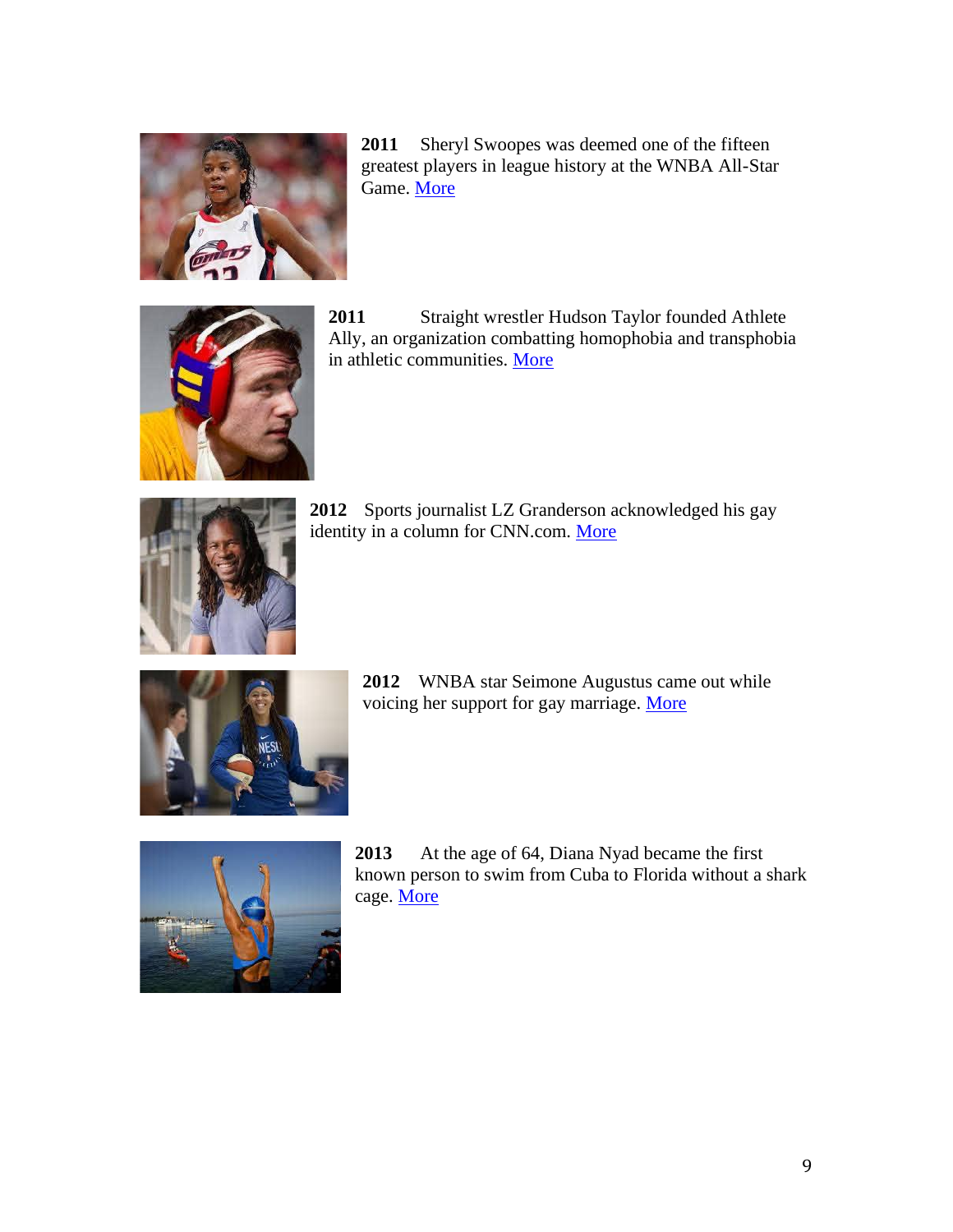

**2014** Michael Sam became the first publicly gay football player to be drafted in the NFL. [More](https://www.nytimes.com/2014/02/10/sports/michael-sam-college-football-star-says-he-is-gay-ahead-of-nfl-draft.html)



**2014** After coming out, NBA superstar Jason Collins was featured on the cover of the "100 most influential people" edition of *Time* magazine. [More](https://www.wbur.org/onlyagame/2017/08/04/jason-collins-gay-nba)



**2015** Caitlyn Jenner, a former Olympic medal-winning decathlete and reality television star, came out as trans, quickly becoming one of the most visible and famous trans women in history. [More](https://www.theguardian.com/tv-and-radio/2017/may/08/caitlyn-jenner-bruce-transitioning-kardashians-reality-tv-star)



**2016** Named Thrasher Magazine's Skater of the Year in 1999, Brian Anderson came out, making him the first openly gay professional skateboarder. [More](https://www.nytimes.com/2016/10/02/fashion/brian-anderson-skateboarding-gay-coming-out-vice-sports.html)



**2016** Leo Baker, a non-binary skateboarder, won the Street League Skateboarding Super Crown World Championship. [More](https://www.them.us/story/leo-baker-pro-skateboarding-profile)